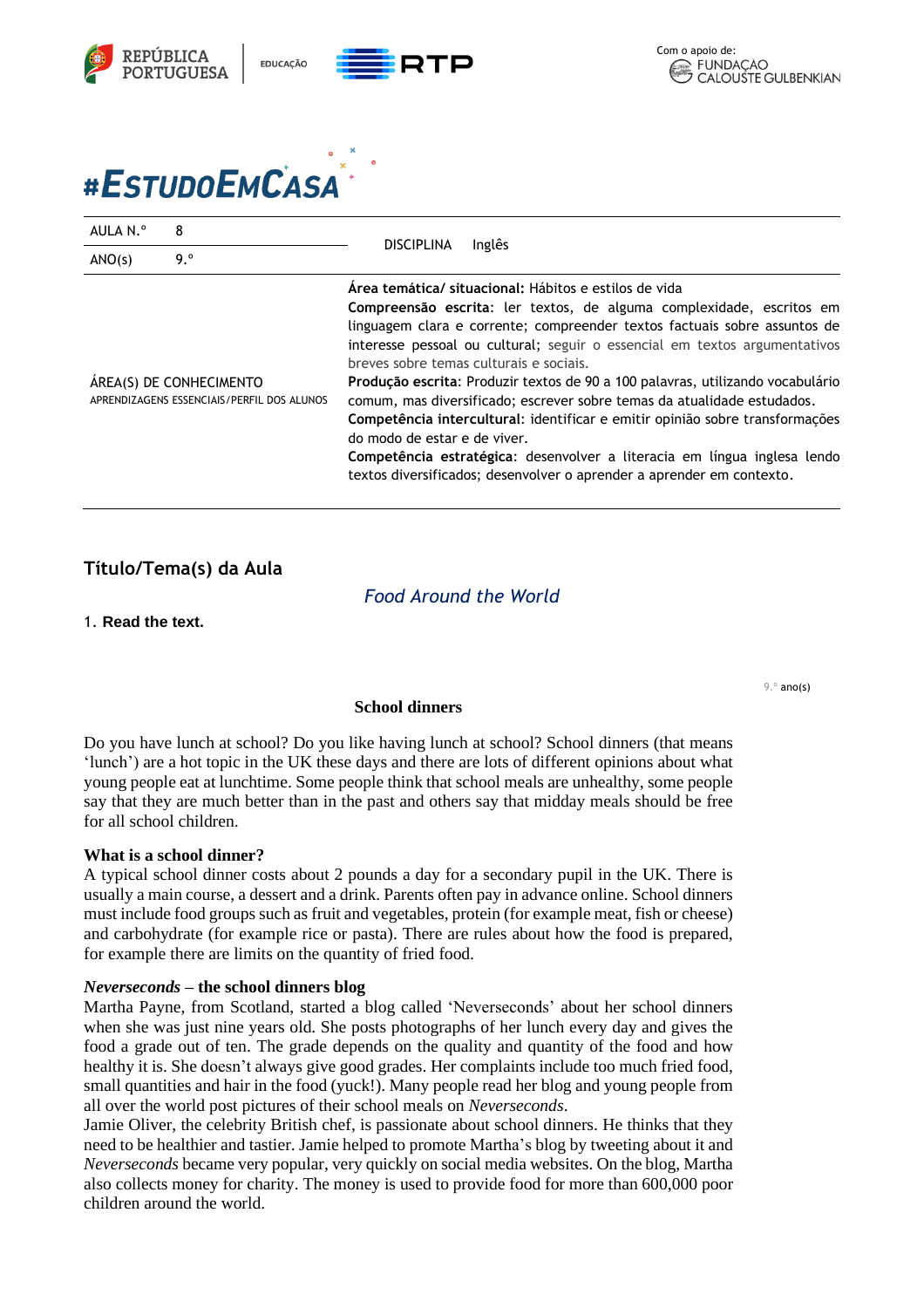





#### **Do all children have school dinners?**

More than a third of British school pupils have school dinner. Some take a packed lunch, prepared at home. Others either have lunch at home or eat at nearby take-away restaurants. We asked some young people to tell us about what they eat at lunchtime on school days.

'I have school dinners most days but I take a packed lunch on Fridays. This Friday I had a cheese sandwich, tomatoes, crisps, a chocolate bar and an apple juice.' Tom, 14, Dorset

'Today we had pizza, salad, then an apple for dessert. I get free school meals because my mum and dad are unemployed.'

Rae, 13, Hathersage

'I had fish and chips today. I went to the chip shop near school with some friends. Sometimes I take a packed lunch and sometimes my parents give me money to buy lunch.' Theo, 15, Cambridge

'I have school dinner every day. Today I had roast chicken, carrots, green beans and potatoes. For dessert I had cake.' Sarah, 14, Birmingham

#### **The future for school dinners**

There are plans to examine school dinners in the UK and look at ways to make them better. Henry Dimbleby and John Vincent started 'Leon', a chain of restaurants which aim to sell healthy fast food. The British government has asked the two restaurant owners to collect information about school dinners and see how they can be improved. Perhaps complaints about lunchtime food in British schools will soon be a thing of the past.

#### 9.º ano(s)

#### **2. Match the vocabulary with the correct definition**

| a)<br>b)<br>C)<br>d)<br>e) | quantity<br>quality<br>to post something online<br>a meal<br>a pupil<br>a chain of restaurants | 3) | 1) breakfast, lunch or dinner; some food that you eat<br>while sitting down at a table<br>a schoolboy or schoolgirl<br>an amount; how much of something there is<br>4) how good something is<br>5) to publish something on the internet<br>6) a group of restaurants that are all owned by the |
|----------------------------|------------------------------------------------------------------------------------------------|----|------------------------------------------------------------------------------------------------------------------------------------------------------------------------------------------------------------------------------------------------------------------------------------------------|
|                            |                                                                                                |    | same company                                                                                                                                                                                                                                                                                   |
|                            |                                                                                                |    |                                                                                                                                                                                                                                                                                                |

#### **3. Check your understanding and say if the sentences are true or false.**

- 1. School dinner is eaten at lunchtime.
- 2. A school dinner in the UK costs about 2 pounds.
- 3. Martha Payne wrote a magazine article called 'Neverseconds'.
- 4. Martha Payne raises money to help feed poor children.
- 5. All British schoolchildren have school dinners.
- 6. The British government wants to improve school dinners.